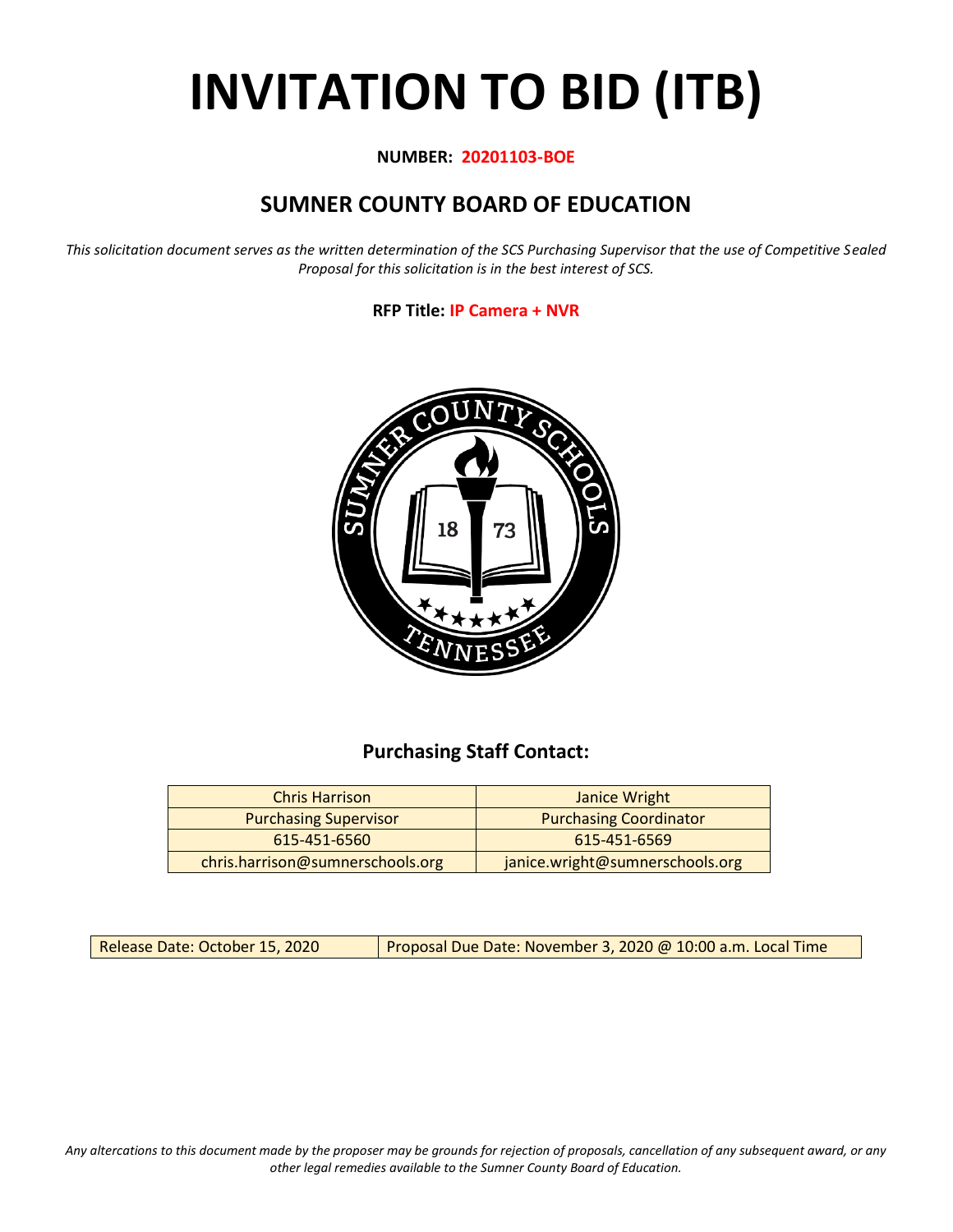## **NOTICE TO PROPOSERS**

There may be one or more amendments to this ITB. In order to receive communication for any such amendments issued specifically to this ITB, the proposer must provide the information requested below to the Sumner County Board of Education (SCS) Purchasing Department. The information may be sent by email to: Chris Harrison, Purchasing Supervisor, chris.harrison@sumnerschools.org. SCS will send amendments only to those proposers which complete and return this information in a timely manner.

| ITB Number:             | 20201103-BOE IP Camera + NVR |
|-------------------------|------------------------------|
| Company Name:           |                              |
| <b>Mailing Address:</b> |                              |
|                         |                              |
|                         |                              |
| Phone Number:           |                              |
| <b>Contact Person:</b>  |                              |
| <b>Email Address:</b>   |                              |
|                         |                              |
|                         |                              |
| <b>Printed Name:</b>    |                              |
| Date:                   |                              |

Emailed amendments will be sent in a Microsoft Word (Office for Windows) or Portable Document Format (pdf) format. Any alterations to the document made by the proposer may be grounds for rejection of proposal, cancellation of any subsequent award or any other legal remedies available to SCS.

Amendments will also be posted on the SCS website **https://sumnerschools.org/index.php/current-bids-and-rfps** and attached to the solicitation listing as a PDF or WORD file. Check the particular solicitation on the Current Bids and RFPs webpage for any posted amendments.

By completing and returning this form, the Proposer has expressed its intent to provide a proposal for **20201103-BOE IP Camera + NVR.**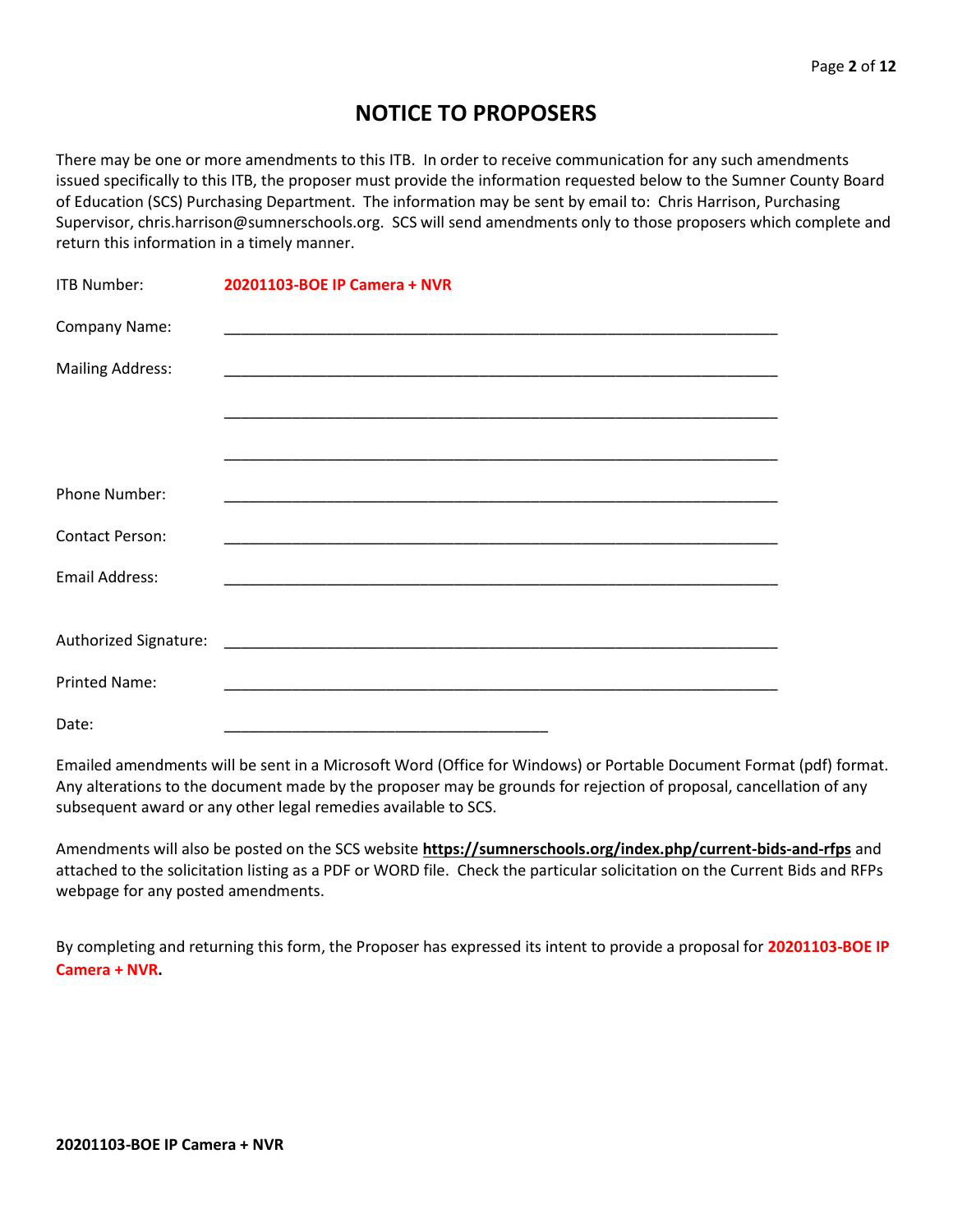## **TABLE OF CONTENTS**

- 1. Specification
- 2. Source Selection and Contract Award
- 3. Schedule of Events
- 4. Delivery of Proposals
- 5. Protests
- 6. New Vendors
- 7. Attachments
	- A. Bid Form/Certification
	- B. IRS Form W9
	- C. Attestation Re Personnel
	- D. Standard Terms and Conditions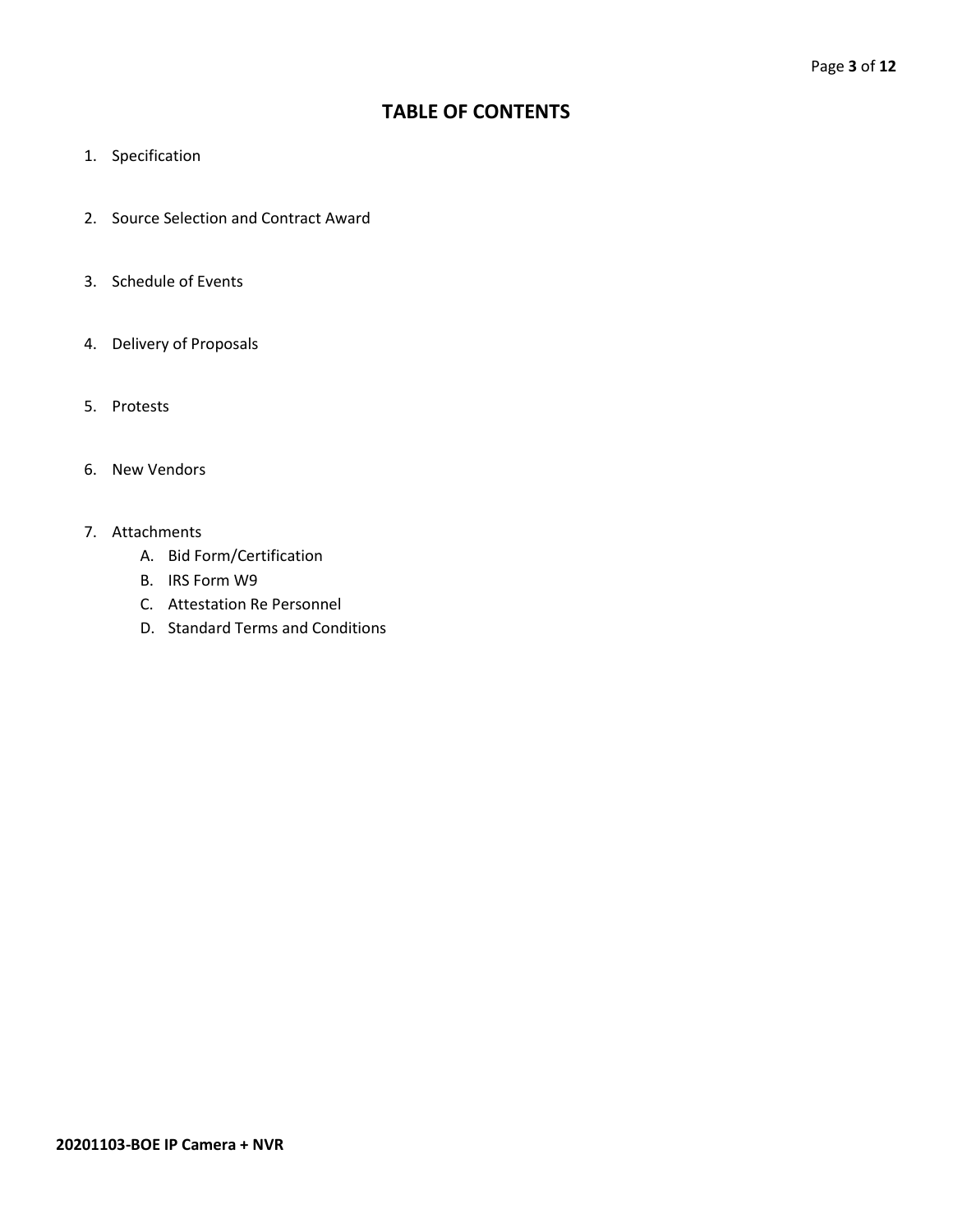1. Specification

SCS is soliciting this proprietary ITB to secure bid pricing for Uniview indoor/outdoor fixed dome IP camera and network video recorder. SCS selected the Uniview camera system in November 2017. Since that time, SCS has purchased and installed 1,768 cameras and 46 NVRs.

The bid price must include costs of materials plus delivery to the SCS Support Services Facility. Installation will be completed by SCS personnel.

Delivery Address: Sumner County Board of Education 1500 Airport Road Gallatin, TN 37066

\*The delivery location accepts deliveries from carriers such as UPS, FedEx, etc. A loading dock and forklift are available for unloading. Normal delivery hours: Monday thru Thursday, 7:00 a.m. to 2:00 p.m. The bidder must schedule delivery with SCS personnel. SCS shall not be responsible for additional delivery fees when the bidder has not properly coordinated the delivery.

#### **SPECIFIC INFORMATION**

SCS shall only accept responses for Uniview cameras and NVRs.

- Fixed Dome IP Camera
	- o Item No. IPC3634ER3-DPZ28 or current model
	- $\circ$  Include cost for outdoor water-proof wall mount, TR-JB07/WM03-F-IN or current model
- Network Video Recorder
	- o Item No. NVR516-64/128 or current model
	- o 64 or 128 Channel
	- o 8TB Hard Drive
	- o Include cost for additional Hard Drive

SCS does not guarantee a minimum order quantity. SCS requests that the bidder NOTE any quantity order restrictions and/or discounts for quantity orders.

SCS requests that the bidder include a percentage discount off the list price for other Uniview products.

SCS also requests that the bidder provide a contact for hardware and software support. It is preferred that the contact be an employee of the bidder that is proficient with troubleshooting issues related to the hardware and software.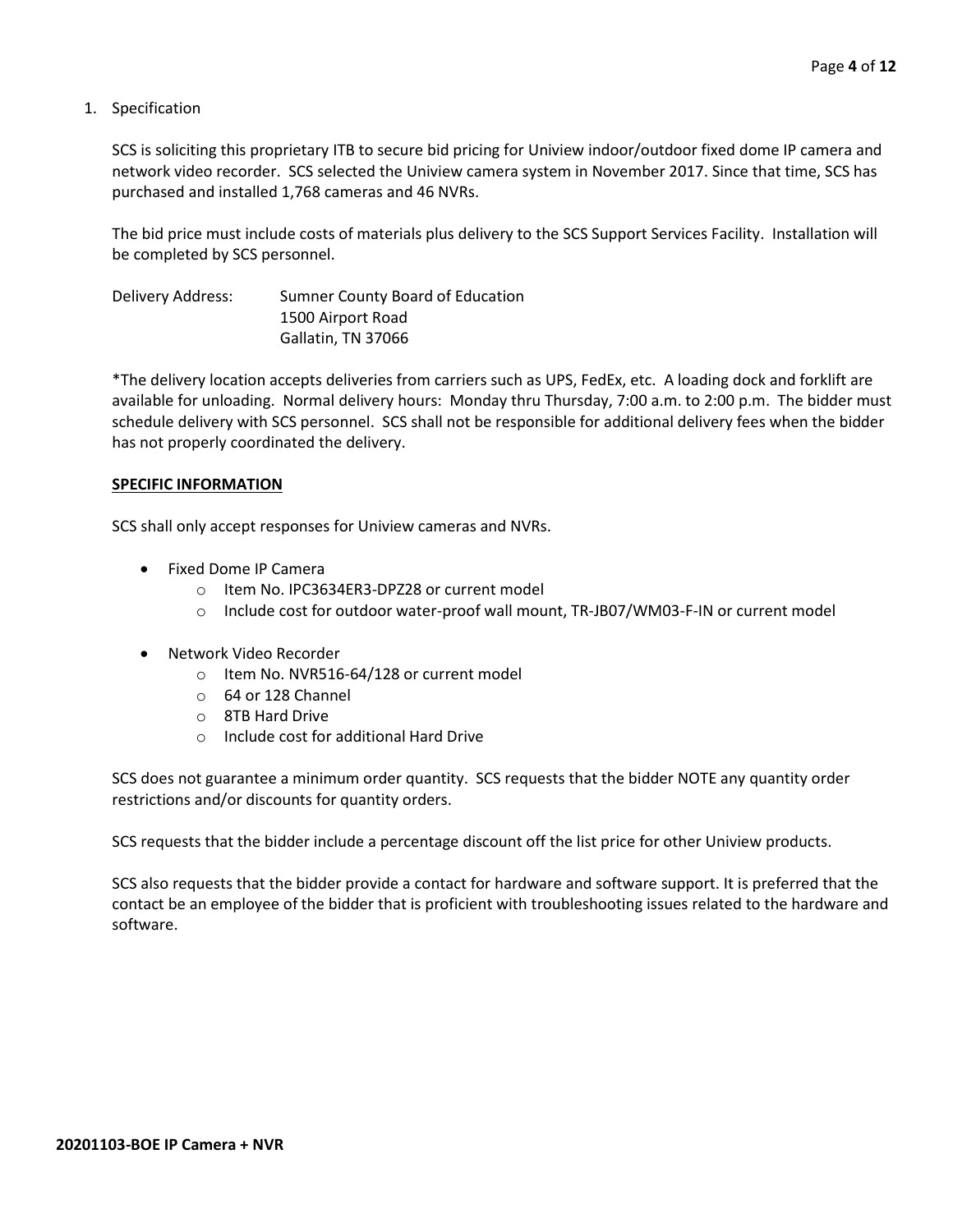- 2. Source Selection and Contract Award
	- Award, if made, will be made to the proposer submitting the lowest cost proposal and whom is also determined to be Responsive.
		- o General Criteria to be determined "Responsive"
			- Does the proposal include all required information?
			- Does the proposal include completed attachment forms?
			- Was the proposal delivered on or before the stated deadline?
	- SCS reserves the right to reject any proposal that takes exception to the specifications unless prior approval is requested and granted by SCS.
	- Upon mutual agreement by both parties, SCS shall grant the right to extend the terms, conditions and prices of contract(s) awarded from this ITB to other Institutions (such as State, Local and/or Public Agencies) who express an interest in participating in any contract that results from this ITB. Each of the "piggyback" Institutions will issue their own purchasing documents for purchase of the goods/services. Proposer agrees that SCS shall bear no responsibility or liability for any agreements between Proposer and the other Institution(s) who desire to exercise this option.
- 3. Schedule of Events

| <b>RFP Issued</b>              | October 15, 2020                         |  |  |  |  |  |  |
|--------------------------------|------------------------------------------|--|--|--|--|--|--|
| <b>RFP Submission DEADLINE</b> | November 3, 2020 @ 10:00 a.m. Local Time |  |  |  |  |  |  |

4. Delivery of Proposals

Sealed proposals will be accepted until **November 3, 2020 @ 10:00 a.m. Local Time**. Proposals received after that time will be deemed invalid. Vendors mailing proposal packages must allow sufficient time to ensure receipt of their package by the time specified. SCS shall not accept proposals via electronic transmission such as email, fax, etc. There will be no exceptions. Proposals will be opened and read aloud. The reading of the bids will begin at **10:00 a.m. Local Time**.

Due to the nature of deliveries to the SCS Support Services Facility by carriers such as UPS, FedEx and such like; the proposal package will be accepted if the date and time on the delivery confirmation are indicated to be on or before the Proposal Deadline.

Delivery Address: Sumner County Board of Education Attn: Purchasing Supervisor 1500 Airport Road Gallatin, TN 37066

The package containing the proposal must be sealed and clearly marked on the outside of the package:

**"20201103-BOE IP Camera + NVR" DO NOT OPEN**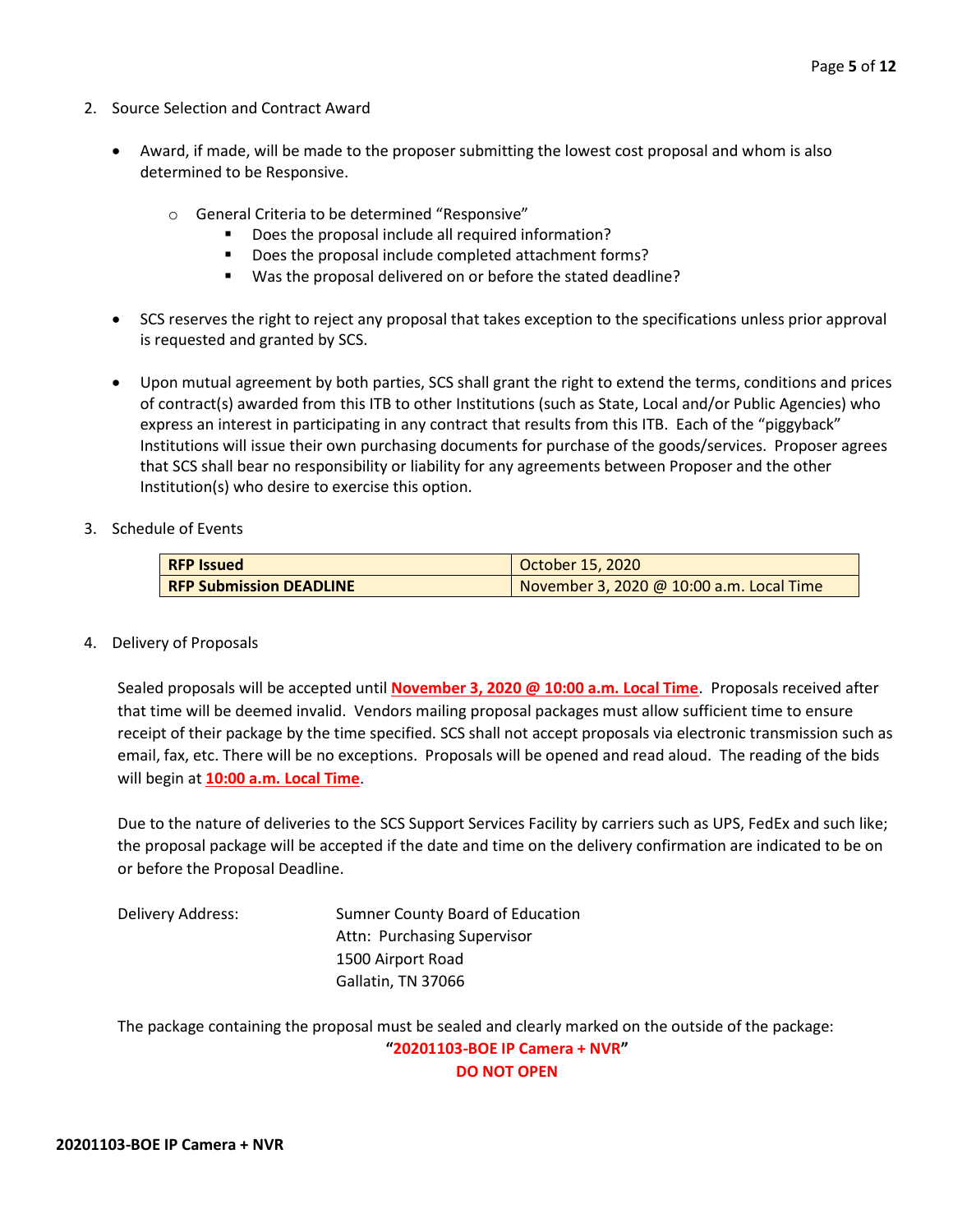#### 5. Protests

In the event that any interested party finds any part of the listed specifications, terms or conditions to be discrepant, incomplete or otherwise questionable in any respect; it shall be the responsibility of the concerned party to notify the SCS Purchasing Office of such matters immediately upon receipt of the ITB. All notifications must be sent to the Purchasing Supervisor via email at [purchasing@sumnerschools.org.](mailto:purchasing@sumnerschools.org)

Any actual or prospective Proposer who is aggrieved in connection with the ITB or award of a contract may protest to the Purchasing Supervisor and/or the Sumner County Board of Education at its regularly scheduled meeting.

#### 6. New Vendors

- To comply with Internal Revenue Service requirements, all vendors who perform any type of service are required to have a current IRS Form W-9 on file with the SCS Finance Department. It is a mandatory requirement to complete the IRS Form W-9 (Attachment 1) included in this RFP.
- To comply with the Tennessee Lawful Employment Act (50-1-702 and 50-1-703), non-employees (individuals paid directly by the employer in exchange for the individual's labor or services) must have on file one (1) of the following documents:
	- o A valid Tennessee driver's license or photo identification;
	- $\circ$  A valid driver's license or photo identification from another state where the license requirements are at least as strict as those in Tennessee;
	- o A birth certificate issued by a U.S. state, jurisdiction or territory;
	- o A U.S. government issued certified birth certificate;
	- o A valid, unexpired U.S. passport;
	- o A U.S. certificate of birth abroad (DS-1350 or FS-545)
	- o A report of birth abroad of a U.S. citizen (FS-240);
	- o A certificate of citizenship (N560 or N561);
	- o A certificate of naturalization (N550, N570 or N578);
	- o A U.S citizen identification card (I-197 or I-179); or
	- $\circ$  Valid alien registration documentation or other proof of current immigration registration recognized by the United States Department of Homeland Security that contains the individual's complete legal name and current alien admission number or alien file number (or numbers if the individual has more than one number).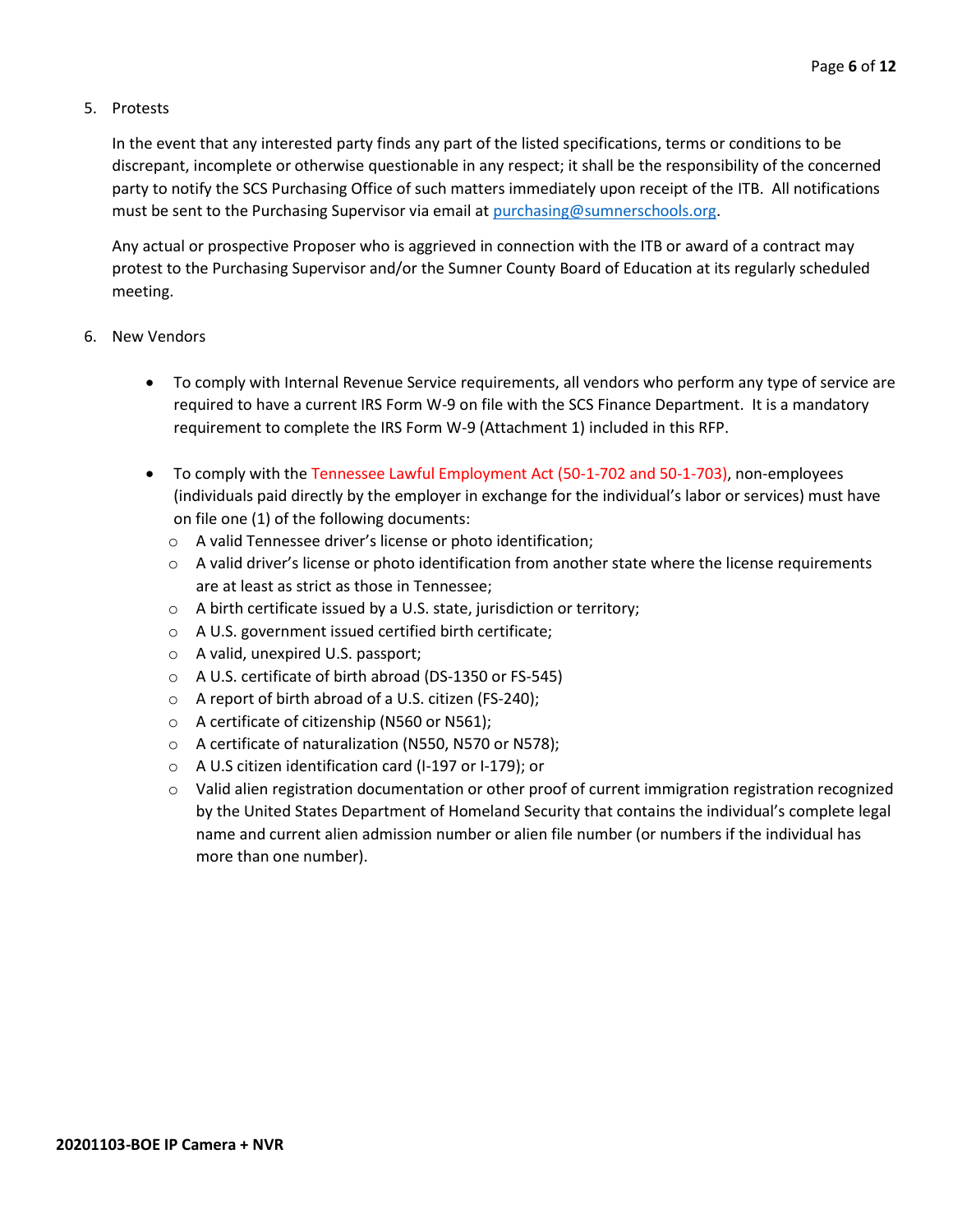#### **7.A Bid Form**



Attn: Purchasing Supervisor 1500 Airport Road Gallatin, TN 37066

Date

| <b>ITEM NO.</b> | <b>DESCRIPTION</b>                                          | <b>UNIT PRICE</b> |
|-----------------|-------------------------------------------------------------|-------------------|
| $\mathbf{1}$    | <b>Fixed Dome Network Camera</b>                            |                   |
|                 | <b>Brand: UNIVIEW</b>                                       |                   |
|                 |                                                             |                   |
| $\overline{2}$  | <b>Outdoor Wall Mount</b>                                   |                   |
|                 | <b>Brand: Uniview</b>                                       |                   |
|                 |                                                             |                   |
| 3A              | Network Video Recorder 64-channel                           |                   |
|                 | <b>Brand: Uniview</b>                                       |                   |
|                 |                                                             |                   |
| 3B              | Network Video Recorder 128-channel                          |                   |
|                 | <b>Brand: Uniview</b>                                       |                   |
|                 |                                                             |                   |
| 3C              | <b>Additional Hard Drive</b>                                |                   |
|                 |                                                             |                   |
|                 |                                                             |                   |
|                 |                                                             |                   |
|                 | *If multiple sizes are available, list each one.            |                   |
| 4               | <b>Percent Discount Off List Price for Uniview Products</b> |                   |
|                 |                                                             |                   |

By checking this box, Proposer agrees that SCS reserves the right to extend the terms, conditions and prices of this contract to other Institutions (such as State, Local and/or Public Agencies) who express an interest in participating in any contract that results from this ITB. Each of the piggyback Institutions will issue their own purchasing documents for the goods/service. Proposer agrees that SCS shall bear no responsibility or liability for any agreements between Proposer and the other Institution(s) who desire to exercise this option.

\_\_\_\_\_\_\_\_\_\_\_\_\_\_\_\_\_\_\_\_\_\_\_\_\_\_\_\_\_\_\_\_\_\_\_\_\_\_\_\_\_ \_\_\_\_\_\_\_\_\_\_\_\_\_\_\_\_\_\_\_\_\_\_\_\_\_\_\_\_\_\_\_\_\_\_\_\_\_\_\_\_\_\_\_\_\_\_\_\_\_\_\_\_

\_\_\_\_\_\_\_\_\_\_\_\_\_\_\_\_\_\_\_\_\_\_\_\_\_\_\_\_\_\_\_\_\_\_\_\_\_\_\_\_\_\_\_\_\_\_\_\_\_\_\_\_\_\_\_\_\_\_\_\_\_\_\_\_\_\_\_\_\_\_\_\_

Authorized Signature **Authorized Signature Printed Name** 

Company Name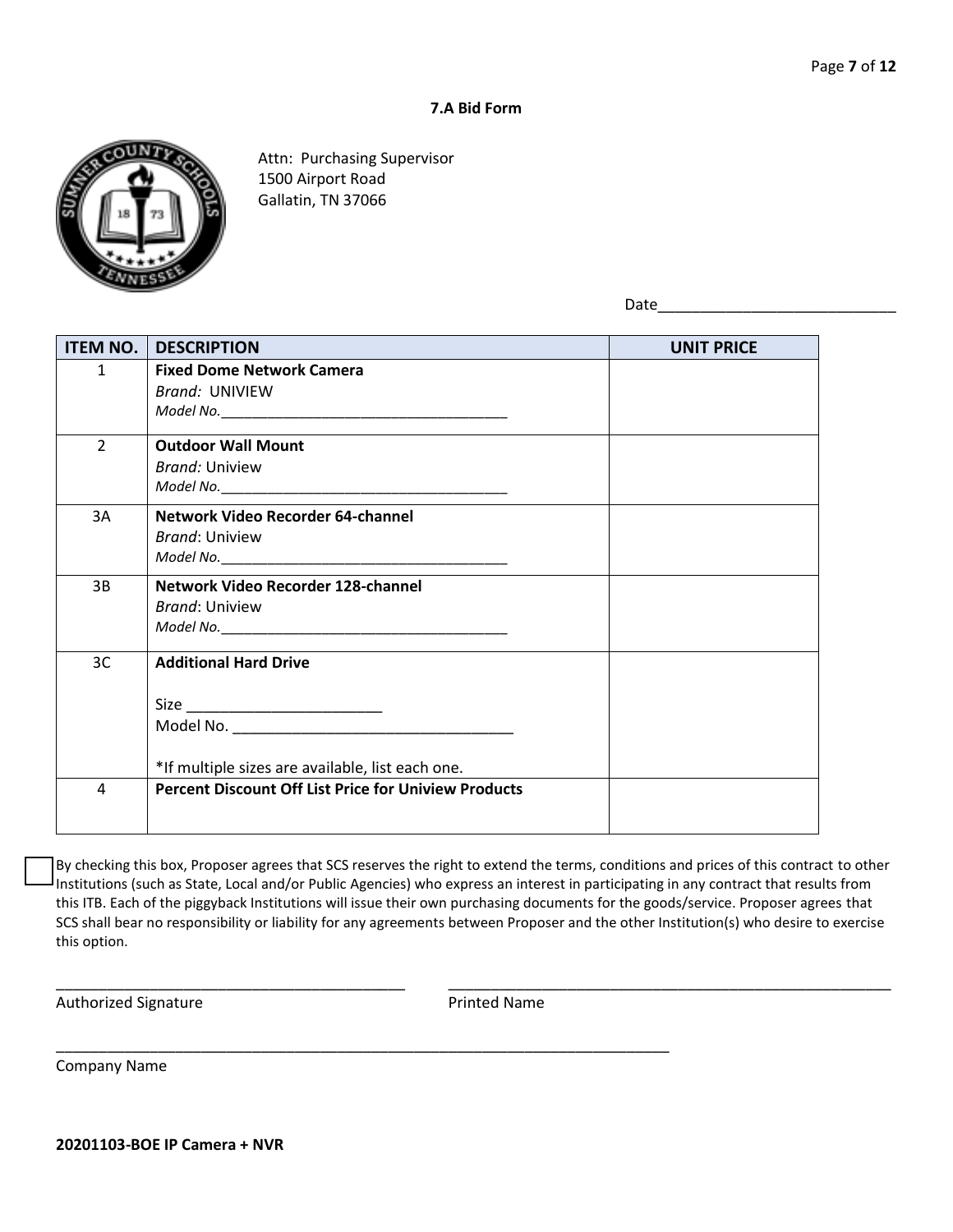#### 7.B IRS Form W9

|                                                                                                                                                                                                                                                                                                                                                                                                                                                                                                                                                                                                                                                                                                                                                                             | <b>Request for Taxpayer</b><br><b>Identification Number and Certification</b><br>(Rev. December 2014)<br>Department of the Treasury<br>Internal Revenue Service<br>1 Name (as shown on your income tax return). Name is required on this line; do not leave this line blank. |                                                                                                                                                     |                                                                                                                                                                                                        |  |  |  |                               | Give Form to the<br>requester. Do not<br>send to the IRS. |  |  |  |  |  |
|-----------------------------------------------------------------------------------------------------------------------------------------------------------------------------------------------------------------------------------------------------------------------------------------------------------------------------------------------------------------------------------------------------------------------------------------------------------------------------------------------------------------------------------------------------------------------------------------------------------------------------------------------------------------------------------------------------------------------------------------------------------------------------|------------------------------------------------------------------------------------------------------------------------------------------------------------------------------------------------------------------------------------------------------------------------------|-----------------------------------------------------------------------------------------------------------------------------------------------------|--------------------------------------------------------------------------------------------------------------------------------------------------------------------------------------------------------|--|--|--|-------------------------------|-----------------------------------------------------------|--|--|--|--|--|
| $\sim$<br>page                                                                                                                                                                                                                                                                                                                                                                                                                                                                                                                                                                                                                                                                                                                                                              |                                                                                                                                                                                                                                                                              | 2 Business name/disregarded entity name, if different from above                                                                                    |                                                                                                                                                                                                        |  |  |  |                               |                                                           |  |  |  |  |  |
| 4 Exemptions (codes apply only to<br>3 Check appropriate box for federal tax classification; check only one of the following seven boxes:<br>Specific Instructions on<br>certain entities, not individuals; see<br>C Corporation<br>S Corporation Partnership<br>Trust/estate<br>Individual/sole proprietor or<br>instructions on page 3):<br>single-member LLC<br>Print or type<br>Exempt payee code (if any)<br>Limited liability company. Enter the tax classification (C=C corporation, S=S corporation, P=partnership) ▶<br>Exemption from FATCA reporting<br>Note. For a single-member LLC that is disregarded, do not check LLC; check the appropriate box in the line above for<br>the tax classification of the single-member owner.<br>code (if any)              |                                                                                                                                                                                                                                                                              |                                                                                                                                                     |                                                                                                                                                                                                        |  |  |  |                               |                                                           |  |  |  |  |  |
| (Applies to accounts maintained outside the U.S.)<br>Other (see instructions) ▶<br>5 Address (number, street, and apt. or suite no.)<br>Requester's name and address (optional)<br>6 City, state, and ZIP code<br>See<br>7 List account number(s) here (optional)                                                                                                                                                                                                                                                                                                                                                                                                                                                                                                           |                                                                                                                                                                                                                                                                              |                                                                                                                                                     |                                                                                                                                                                                                        |  |  |  |                               |                                                           |  |  |  |  |  |
|                                                                                                                                                                                                                                                                                                                                                                                                                                                                                                                                                                                                                                                                                                                                                                             |                                                                                                                                                                                                                                                                              |                                                                                                                                                     |                                                                                                                                                                                                        |  |  |  |                               |                                                           |  |  |  |  |  |
| Part I                                                                                                                                                                                                                                                                                                                                                                                                                                                                                                                                                                                                                                                                                                                                                                      |                                                                                                                                                                                                                                                                              | <b>Taxpayer Identification Number (TIN)</b><br>Enter your TIN in the appropriate box. The TIN provided must match the name given on line 1 to avoid |                                                                                                                                                                                                        |  |  |  | <b>Social security number</b> |                                                           |  |  |  |  |  |
| backup withholding. For individuals, this is generally your social security number (SSN). However, for a<br>resident alien, sole proprietor, or disregarded entity, see the Part I instructions on page 3. For other<br>entities, it is your employer identification number (EIN). If you do not have a number, see How to get a<br>TIN on page 3.<br>or                                                                                                                                                                                                                                                                                                                                                                                                                    |                                                                                                                                                                                                                                                                              |                                                                                                                                                     |                                                                                                                                                                                                        |  |  |  |                               |                                                           |  |  |  |  |  |
| <b>Employer identification number</b><br>Note. If the account is in more than one name, see the instructions for line 1 and the chart on page 4 for<br>quidelines on whose number to enter.<br>-                                                                                                                                                                                                                                                                                                                                                                                                                                                                                                                                                                            |                                                                                                                                                                                                                                                                              |                                                                                                                                                     |                                                                                                                                                                                                        |  |  |  |                               |                                                           |  |  |  |  |  |
| Part II                                                                                                                                                                                                                                                                                                                                                                                                                                                                                                                                                                                                                                                                                                                                                                     | <b>Certification</b>                                                                                                                                                                                                                                                         |                                                                                                                                                     |                                                                                                                                                                                                        |  |  |  |                               |                                                           |  |  |  |  |  |
|                                                                                                                                                                                                                                                                                                                                                                                                                                                                                                                                                                                                                                                                                                                                                                             | Under penalties of perjury, I certify that:                                                                                                                                                                                                                                  |                                                                                                                                                     |                                                                                                                                                                                                        |  |  |  |                               |                                                           |  |  |  |  |  |
| 1. The number shown on this form is my correct taxpayer identification number (or I am waiting for a number to be issued to me); and<br>2. I am not subject to backup withholding because: (a) I am exempt from backup withholding, or (b) I have not been notified by the Internal Revenue<br>Service (IRS) that I am subject to backup withholding as a result of a failure to report all interest or dividends, or (c) the IRS has notified me that I am<br>no longer subject to backup withholding; and                                                                                                                                                                                                                                                                 |                                                                                                                                                                                                                                                                              |                                                                                                                                                     |                                                                                                                                                                                                        |  |  |  |                               |                                                           |  |  |  |  |  |
|                                                                                                                                                                                                                                                                                                                                                                                                                                                                                                                                                                                                                                                                                                                                                                             |                                                                                                                                                                                                                                                                              | 3. I am a U.S. citizen or other U.S. person (defined below); and                                                                                    |                                                                                                                                                                                                        |  |  |  |                               |                                                           |  |  |  |  |  |
| 4. The FATCA code(s) entered on this form (if any) indicating that I am exempt from FATCA reporting is correct.<br>Certification instructions. You must cross out item 2 above if you have been notified by the IRS that you are currently subject to backup withholding<br>because you have failed to report all interest and dividends on your tax return. For real estate transactions, item 2 does not apply. For mortgage<br>interest paid, acquisition or abandonment of secured property, cancellation of debt, contributions to an individual retirement arrangement (IRA), and<br>generally, payments other than interest and dividends, you are not required to sign the certification, but you must provide your correct TIN. See the<br>instructions on page 3. |                                                                                                                                                                                                                                                                              |                                                                                                                                                     |                                                                                                                                                                                                        |  |  |  |                               |                                                           |  |  |  |  |  |
|                                                                                                                                                                                                                                                                                                                                                                                                                                                                                                                                                                                                                                                                                                                                                                             | Sign<br>Signature of<br>Here<br>Date $\blacktriangleright$<br>U.S. person $\blacktriangleright$                                                                                                                                                                              |                                                                                                                                                     |                                                                                                                                                                                                        |  |  |  |                               |                                                           |  |  |  |  |  |
| <b>General Instructions</b><br>· Form 1098 (home mortgage interest), 1098-E (student loan interest), 1098-T<br>(tuition)                                                                                                                                                                                                                                                                                                                                                                                                                                                                                                                                                                                                                                                    |                                                                                                                                                                                                                                                                              |                                                                                                                                                     |                                                                                                                                                                                                        |  |  |  |                               |                                                           |  |  |  |  |  |
|                                                                                                                                                                                                                                                                                                                                                                                                                                                                                                                                                                                                                                                                                                                                                                             | Section references are to the Internal Revenue Code unless otherwise noted.<br>· Form 1099-C (canceled debt)                                                                                                                                                                 |                                                                                                                                                     |                                                                                                                                                                                                        |  |  |  |                               |                                                           |  |  |  |  |  |
|                                                                                                                                                                                                                                                                                                                                                                                                                                                                                                                                                                                                                                                                                                                                                                             |                                                                                                                                                                                                                                                                              | Future developments. Information about developments affecting Form W-9 (such                                                                        | . Form 1099-A (acquisition or abandonment of secured property)                                                                                                                                         |  |  |  |                               |                                                           |  |  |  |  |  |
|                                                                                                                                                                                                                                                                                                                                                                                                                                                                                                                                                                                                                                                                                                                                                                             | as legislation enacted after we release it) is at www.irs.gov/fw9.<br>Use Form W-9 only if you are a U.S. person (including a resident alien), to<br><b>Purpose of Form</b><br>provide your correct TIN.                                                                     |                                                                                                                                                     |                                                                                                                                                                                                        |  |  |  |                               |                                                           |  |  |  |  |  |
| If you do not return Form W-9 to the requester with a TIN, you might be subject<br>An individual or entity (Form W-9 requester) who is required to file an information<br>to backup withholding. See What is backup withholding? on page 2.<br>return with the IRS must obtain your correct taxpayer identification number (TIN)                                                                                                                                                                                                                                                                                                                                                                                                                                            |                                                                                                                                                                                                                                                                              |                                                                                                                                                     |                                                                                                                                                                                                        |  |  |  |                               |                                                           |  |  |  |  |  |
| which may be your social security number (SSN), individual taxpayer identification<br>By signing the filled-out form, you:<br>number (ITIN), adoption taxpayer identification number (ATIN), or employer<br>1. Certify that the TIN you are giving is correct (or you are waiting for a number<br>identification number (EIN), to report on an information return the amount paid to<br>to be issued).<br>you, or other amount reportable on an information return. Examples of information                                                                                                                                                                                                                                                                                 |                                                                                                                                                                                                                                                                              |                                                                                                                                                     |                                                                                                                                                                                                        |  |  |  |                               |                                                           |  |  |  |  |  |
|                                                                                                                                                                                                                                                                                                                                                                                                                                                                                                                                                                                                                                                                                                                                                                             | 2. Certify that you are not subject to backup withholding, or<br>returns include, but are not limited to, the following:<br>3. Claim exemption from backup withholding if you are a U.S. exempt payee. If<br>· Form 1099-INT (interest earned or paid)                       |                                                                                                                                                     |                                                                                                                                                                                                        |  |  |  |                               |                                                           |  |  |  |  |  |
|                                                                                                                                                                                                                                                                                                                                                                                                                                                                                                                                                                                                                                                                                                                                                                             |                                                                                                                                                                                                                                                                              | . Form 1099-DIV (dividends, including those from stocks or mutual funds)                                                                            | applicable, you are also certifying that as a U.S. person, your allocable share of                                                                                                                     |  |  |  |                               |                                                           |  |  |  |  |  |
|                                                                                                                                                                                                                                                                                                                                                                                                                                                                                                                                                                                                                                                                                                                                                                             |                                                                                                                                                                                                                                                                              | * Form 1099-MISC (various types of income, prizes, awards, or gross proceeds)                                                                       | any partnership income from a U.S. trade or business is not subject to the<br>withholding tax on foreign partners' share of effectively connected income, and                                          |  |  |  |                               |                                                           |  |  |  |  |  |
| brokers)                                                                                                                                                                                                                                                                                                                                                                                                                                                                                                                                                                                                                                                                                                                                                                    |                                                                                                                                                                                                                                                                              | . Form 1099-B (stock or mutual fund sales and certain other transactions by                                                                         | 4. Certify that FATCA code(s) entered on this form (if any) indicating that you are<br>exempt from the FATCA reporting, is correct. See What is FATCA reporting? on<br>page 2 for further information. |  |  |  |                               |                                                           |  |  |  |  |  |
|                                                                                                                                                                                                                                                                                                                                                                                                                                                                                                                                                                                                                                                                                                                                                                             |                                                                                                                                                                                                                                                                              | · Form 1099-S (proceeds from real estate transactions)<br>. Form 1099-K (merchant card and third party network transactions)                        |                                                                                                                                                                                                        |  |  |  |                               |                                                           |  |  |  |  |  |

Cat. No. 10231X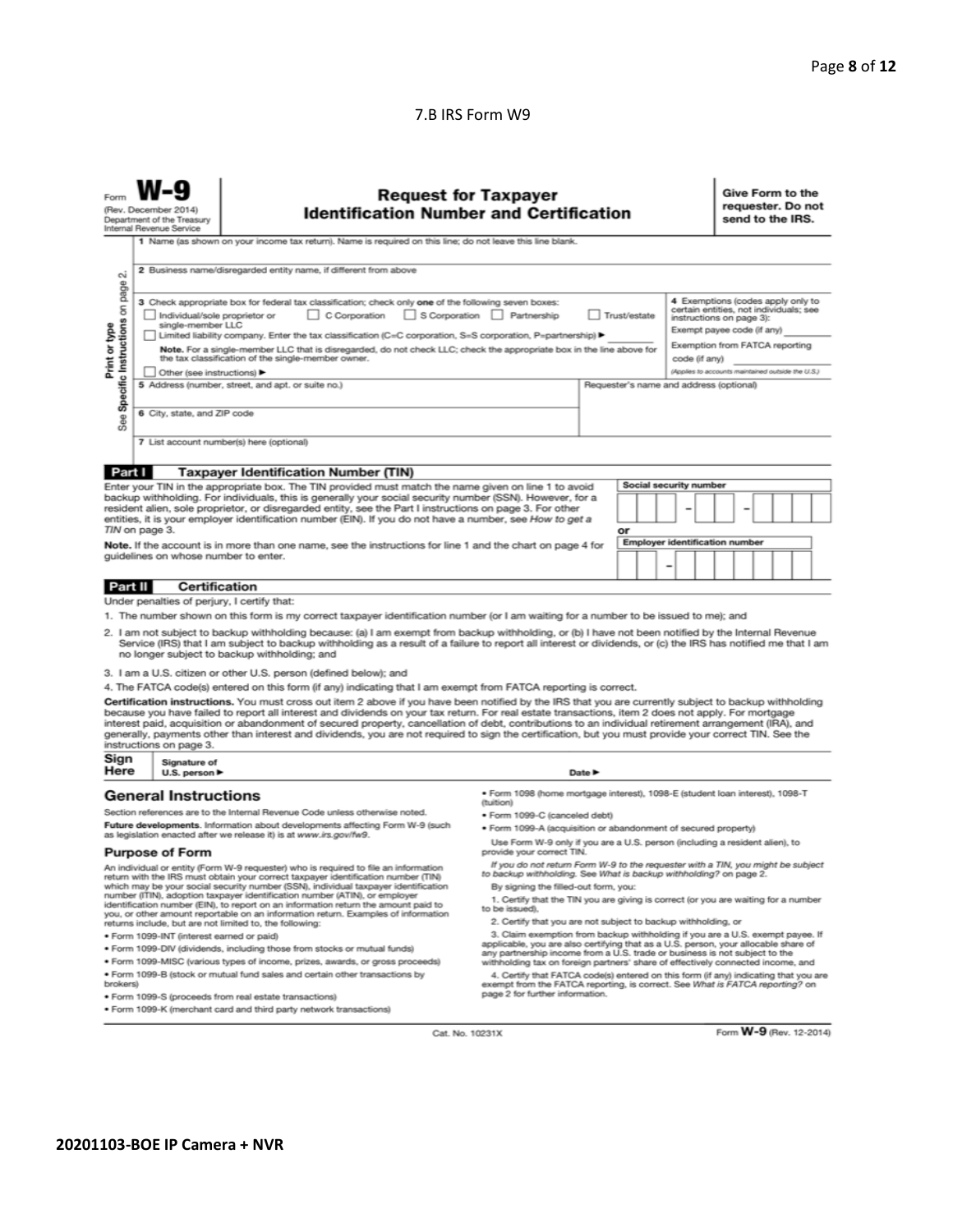#### **ATTACHMENT 7.C – Attestation Re Personnel**

## **ATTESTATION RE PERSONNEL USED IN CONTRACT PERFORMANCE**

| CONTRACTOR LEGAL ENTITY NAME:                                          |  |
|------------------------------------------------------------------------|--|
| FEDERAL EMPLOYER IDENTIFICATION NUMBER:<br>(or Social Security Number) |  |

**The Contractor, identified above, does hereby attest, certify, warrant and assure that the Contractor shall not knowingly utilize the services of an illegal immigrant in the performance of this Contract and shall not knowingly utilize the services of any subcontractor who will utilize the services of an illegal immigrant in the performance of this Contract, T.C.A. § 12-3-309.**

SIGNATURE & DATE:

*NOTICE: This attestation MUST be signed by an individual empowered to contractually bind the Contractor.*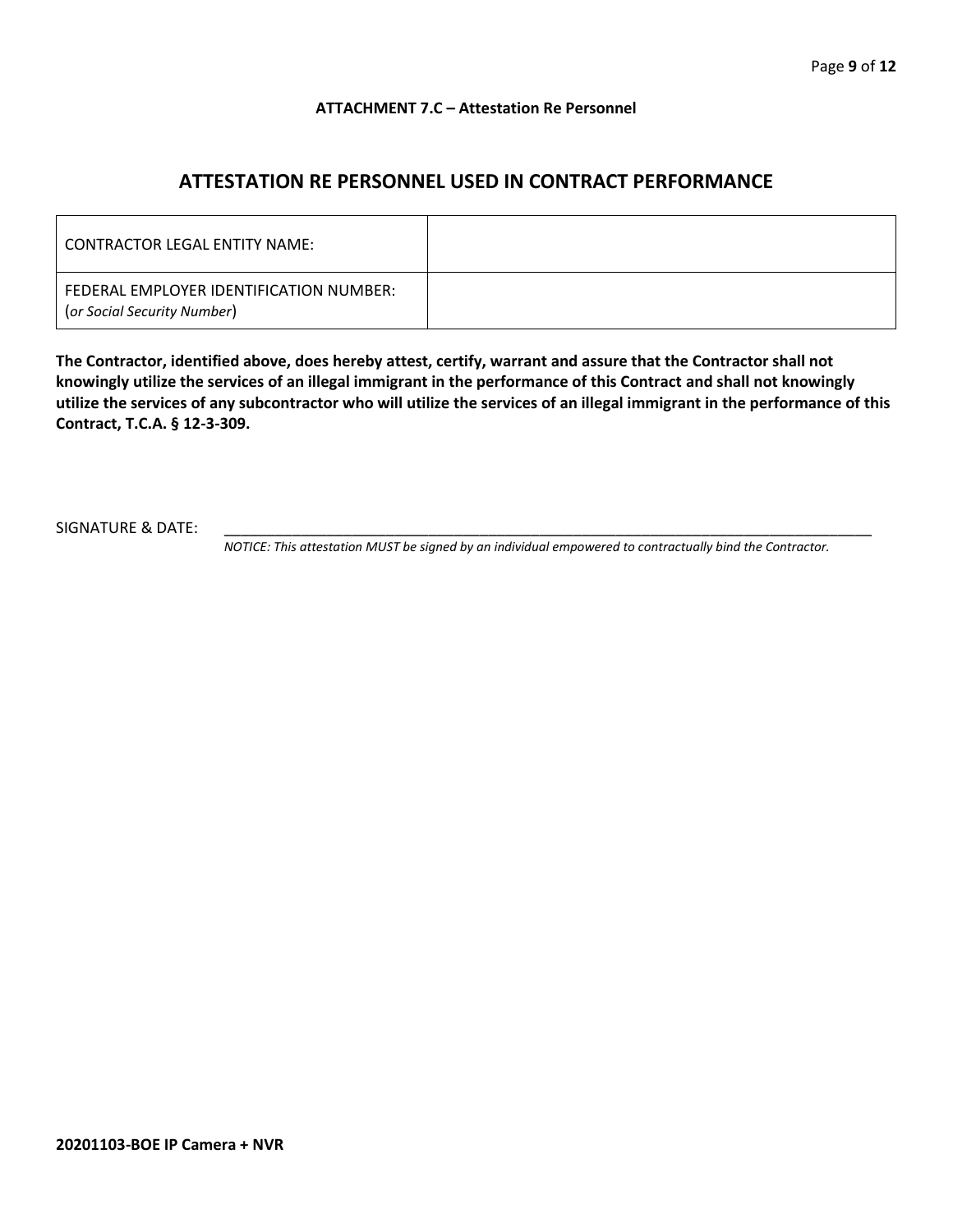#### **ATTACHMENT 7.D – Standard Terms & Conditions SUMNER COUNTY BOARD OF EDUCATION (SCS)**

#### **1. PREPARATION AND SUBMISSION OF BID.**

- **a.** Failure to examine any drawings**,** specifications, or instructions will be at the proposer's risk. Any deviation from the stated terms, conditions and specifications must be coordinated with and approved in writing by the SCS Purchasing Supervisor.
- **b.** RFP/ITB SUBMITTAL / SIGNATURE: Proposal shall give the full name and business address of the bidder. If the proposer is a corporation, the name shall be stated as it is in the corporate charter. Proposals must be signed in ink by the proposer's authorized agent. Unsigned proposals will be rejected. Proposals are to be sealed and the outside of the envelope is to reference the RFP/ITB number. The person signing the proposal must show their title, and if requested by the institution, must furnish satisfactory proof of his or her authority to bind his or her company in contract. Proposer understands that by submitting a proposal with an authorized signature, it shall constitute an offer to SCS. Proposals must be typewritten or in ink; otherwise they may not be considered. Purchase orders will be issued to the firm name appearing on the W9. Electronic submissions via email, fax, etc. shall not be accepted.
- **c.** SCS is not responsible for any costs incurred by any vendor pursuant to the RFP/ITB. The vendor shall be responsible for all costs incurred in connection with the preparation and submission of its proposal.
- **d.** All proposers must be in compliance with T.C.A. § 62-6-119 at the time of proposal submission and provide evidence of compliance with the applicable provisions of the chapter before such proposal may be considered.
- **e.** Proposals are to be received in the location designated in the RFP/ITB no later than the specified date and time. Late submissions will NOT be opened or considered.
- **f.** No erasures permitted. Errors may be crossed out and corrections printed in ink or typewritten adjacent to error and must be initialed in ink by person signing the proposal.
- **g.** Specifications: Reference to available specifications shall be sufficient to make the terms of the specifications binding on the proposer. The use of the name of a manufacturer, or any special brand or make in describing an item does not restrict the proposer to that manufacturer or specific article, unless specifically stated. Comparable products of other manufacturers will be considered if proof of compatibility is contained in the proposal. Proposers are required to notify SCSs Purchasing Supervisor whenever specifications/procedures are not perceived to be fair and open. The articles on which the proposal is submitted must be equal or superior to that specified. Informative and Descriptive Literature: The proposer must show brand or trade names of the articles proposed, when applicable. It shall be the responsibility of the proposer, including proposer's whose product is referenced, to furnish with the proposer such specifications, catalog pages, brochures or other data as will provide an adequate basis for determining the quality and functional capabilities of the product offered. Failure to provide this data may be considered valid justification for rejection of proposer.
- **h.** Samples: Samples of items when called for, must be furnished free of expense, and if not destroyed will, upon proposer's request within ten (10) days of RFP/ITB opening, be returned at the proposer's expense. Each sample must be labeled with the proposer's name, manufacturer's brand name and number, RFP/ITB number and item reference.
- **i.** Time of Performance: The number of calendar days in which delivery is to be made after receipt of order shall be stated in the RFP/ITB and may be a factor in making an award, price notwithstanding. If no delivery time is stated in the bid, bidder agrees that delivery is to be made within two weeks (10 business days) of order.
- **j.** Transportation and delivery charges should be included in the price and be fully prepaid by the vendor to the destination specified in the RFP/ITB. Proposal prices shall include delivery of all items F.O.B. destination.
- **k.** New materials and supplies must be delivered unless otherwise specifically stated in the RFP/ITB.
- **l.** Alternate/multiple bids will not be considered unless specifically called for in the RFP/ITB.
- **m.** Only proposals submitted on RFP/ITB forms furnished by SCS will be considered.
- **n.** By signing this RFP/ITB where indicated, the proposer agrees to strictly abide by all applicable local, state and federal statutes and regulations. The proposer further certifies that this proposer is made without collusion or fraud.
- **o.** Error in Proposal. In case of error in the extension of prices in the proposal, the unit price will govern. Late submissions will NOT be opened or considered. Proposers are cautioned to verify their proposals before submission, as amendments received after the RFP/ITB deadline will not be considered. No proposals shall be altered, amended or withdrawn after opening. After proposal opening, a proposer may withdraw a proposal only when there is obvious clerical error such as a misplaced decimal point, or when enforcement of the proposal would impose unconscionable hardship due to an error in the proposal resulting in a quotation substantially below the other proposals received. Proposal withdrawals will be considered only upon written request of the proposer.
- **2. OPEN RECORDS.** In order to comply with the provisions of the Tennessee Open Records Act, all proposals will be publicly opened and are subject to public inspection after the award upon written request. Proposers may be present at RFP/ITB opening. Summary information will be posted the SCS website, www.sumnerschools.org under the Invitation to Bid link.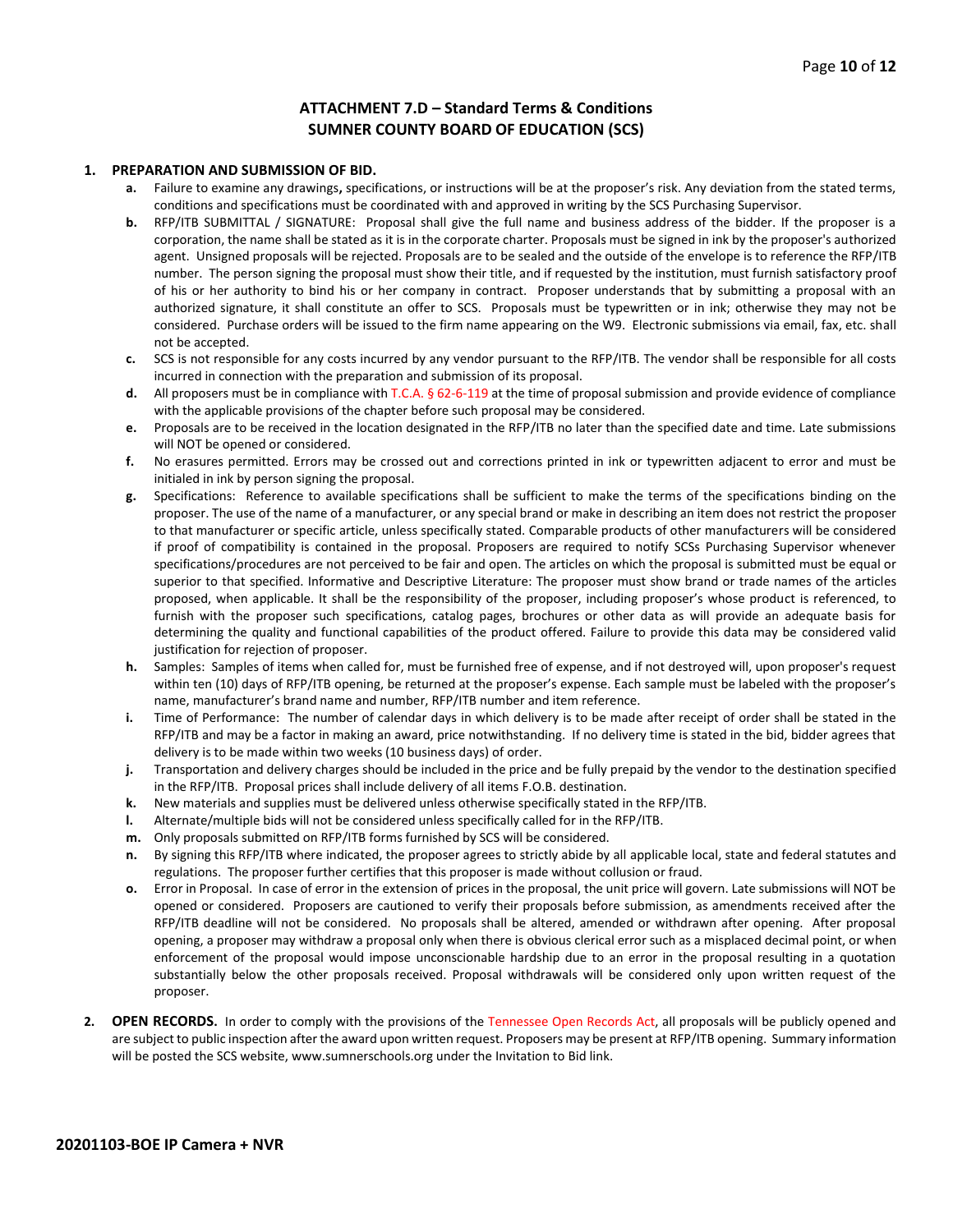- **3. ACCEPTANCE AND AWARD.** SCS reserves the right to reject any and all proposals and to waive any informality in proposals and, unless otherwise specified by the proposer to accept any item in the proposal. Action to reject all proposals shall be taken for unreasonably high prices, errors in the proposal documents, cessation of need, unavailability of funds, or any other reason approved by SCS.
	- **a.** Contracts and purchases will be made with the lowest, responsive, responsible, qualified proposer. The quality of the articles to be supplied, their conformity with the specifications, their suitability to the requirements of the Institution, cash discount offered, and the delivery terms will be taken into consideration.
	- **b.** Any deviation from these stated terms, specifications and conditions must be coordinated with and approved in writing by the Purchasing Supervisor.
	- **c.** Prices quoted on the response (if any) are to be considered firm and binding until the said equipment, supplies or services are in the possession of SCS.
	- **d.** SCS reserves the right to order more or less than the quantity listed in the proposal.
	- **e.** If a proposer fails to state a time within which a proposal must be accepted, it is understood and agreed that SCS shall have ninety (90) days to accept.
	- **f.** No purchase or contract is authorized or valid until the issuance of a SCS purchase order in accordance with SCS policy. No SCS employee is authorized to purchase equipment, supplies or services prior to the issuance of such a purchase order.
	- **g.** The contract may not be assigned without written SCS consent.
	- **h.** If the appropriate space is marked on the RFP/ITB, other Institutions (such as State, Local and/or Public Agencies) may purchase off the contract during the same period as SCS.
	- **i.** The awarded proposer will be required to post a performance and payment bond in the amount of 25% of the contract price if it exceeds \$100,000 as stated by T.C.A. §12-4-201.
	- **j.** If the project cost is in excess of \$25,000 a performance bond must be secured by the requesting part in an amount equal to the market improvement value.
	- **k.** By submission of this bid and signature thereof, the Bidder acknowledges compliance with the provisions of Public Chapter No. 587 / Senate Bill No. 2048 (Employee Background Check). The Bidder further agrees to submit a formal certification thereof prior to commencing work.
- **4. PAYMENT**. Payment terms must be specified in the proposal, including any discounts for early payment. Partial payments will not be approved unless justification for such payment can be shown. Terms will be NET 30 days. Payment will not be made until the conditions and specifications of the RFP/ITB are inspected and approved as conforming by persons appointed by SCS.
- **5. DEFAULT OF SELECTED VENDOR.** In case of vendor default, SCS may procure the articles or services from other sources and hold the defaulting vendor responsible for any resulting cost. If the awarded vendor violates any terms of their response, the contract, SCS policy or any law, they may be disqualified from proposing for a period of two years for minor violations or longer for major violations. Proposals from disqualified proposers will not be accepted during the period of disqualification.
- **6. INSPECTION OF PURCHASES.** Articles received which are not equivalent will not be accepted and will be picked up by the vendor or returned to vendor, shipping charges collect. SCS shall have a reasonable period in which to inspect and accept or reject materials without liability. If necessity requires SCS to use nonconforming materials, an appropriate reduction in payment may be made.
- **7. TAXES.** SCS is tax exempt; do not include taxes in quotation. Vendors making improvements or additions to or performing repair work on real property for SCS are liable for any applicable sales or use tax on tangible personal property used in connection with the contract or furnished to vendors by the state for use under the contract.
- **8. NONDISCRIMINATION.** SCS is an equal opportunity employer. SCS and bidder agree to comply with Titles VI and VII of the Civil Rights Act of 1964, Title IX of the Education Amendments of 1972, Section 504 of the Rehabilitation Act of 1973, Executive Order 11,246, the Americans with Disabilities Act of 1990, if applicable, and the related regulations to each. Each party assures that it will not discriminate against any individual including, but not limited to employees or applicants for employment and/or students, because of race, religion, creed, color, sex, age, disability, veteran status or national origin. In the event that any claims should arise with regards to violations of any such local, state or federal law, statues, rule or regulations, the vendor will indemnify and hold SCS harmless for any damages, including court costs or attorney fees, which might be incurred.
- **9. PROHIBITIONS/NO VENDOR CONTRACT FORM.** Acceptance of gifts from vendors is prohibited. T.C.A. §12-4-106. The contract documents for purchase under this RFP/ITB shall consist of the successful proposer's bid and SCSs purchase order. The proposer may request exceptions to terms and conditions and/or request SCS to accept other terms and conditions by means of subsequent documents such as invoices, warranty agreements, license agreements, etc. All subsequent documents shall be open to revision for impermissible language. SCS reserves the right to render the proposal unresponsive and subject the proposal to rejection if successful terms cannot be negotiated.